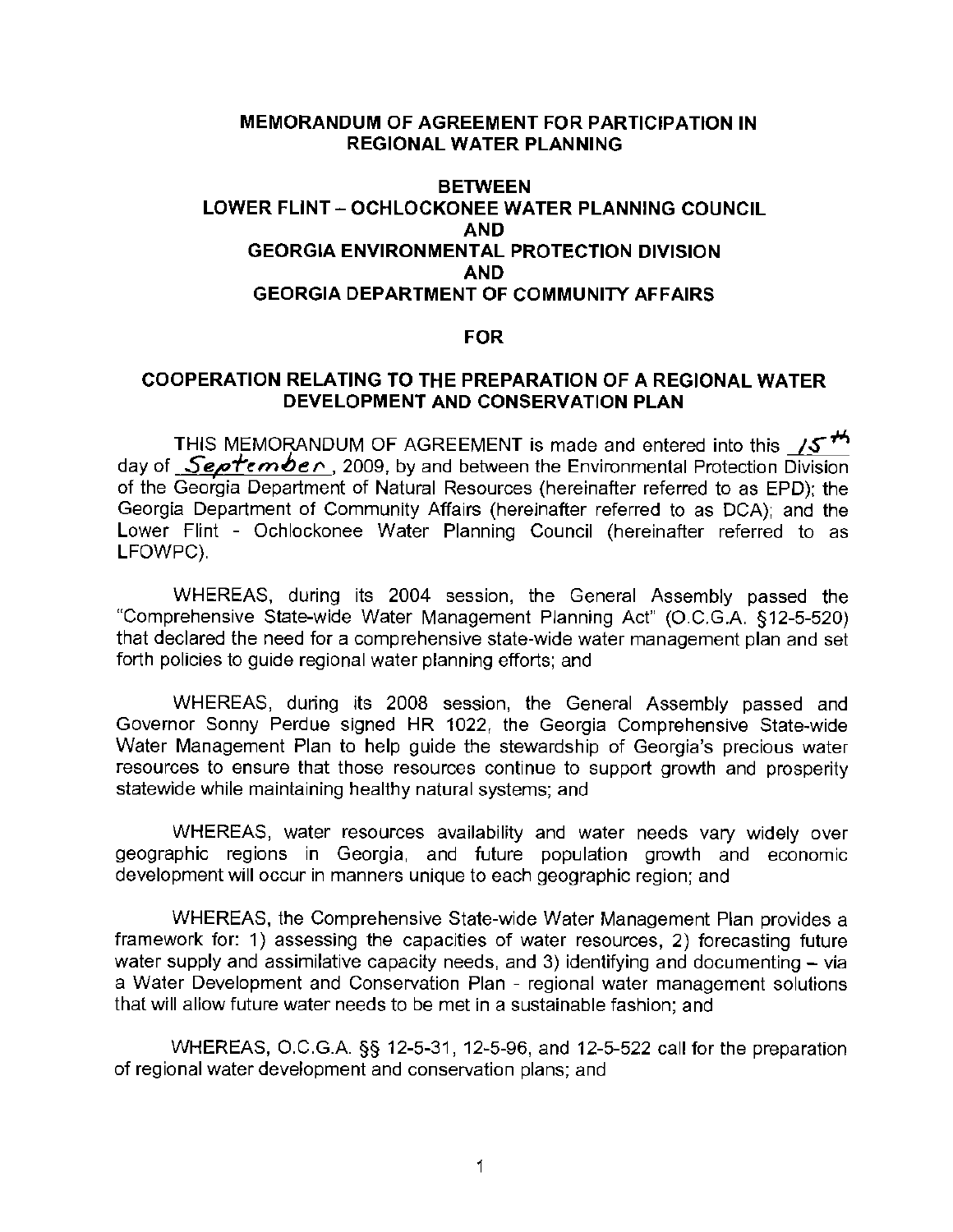WHEREAS, the Comprehensive State-wide Water Management Plan provides for the creation and execution of a Memorandum of Agreement (MOA) between each regional water planning council and EPD and DCA; and

WHEREAS, the subject **MOA** is to establish procedures for the said entities relative to development of the Water Development and Conservation Plans; and

WHEREAS, the LFOWPC needs to establish operating procedures, goals and **objectives to govern its actions and decisions, and** 

WHEREAS, the LFOWPC is to develop and submit a recommended regional Water Development and Conservation Plan (WDCP) to the EPD Director and that responsibilities and procedures for development of the recommended plan need to be clarified; and

WHEREAS, the ultimate success of the Regional Water Development and Conservation Plan is to be found in its successful implementation; and

WHEREAS, this agreement will have at a minimum a three-year term and can be **renewed and amended upon written approval of all parties; and** 

WHEREAS, execution of this Memorandum Of Agreement shall be a condition precedent to issuance of the EPD Director's letter of delegation to the LFOWPC per Rules for Regional Water Planning, Section 391-3-32-.01(4)(b).

NOW, THEREFORE, EPD, DCA AND LFOWPC agree as follows:

### **1. Responsibilities of the Lower Flint - Ochlockonee Water Planning Council include:**

- **A.** Following regional planning guidance developed by EPD, the LFOWPC will submit a **recommended Regional Water Development and Conservation Plan to the EPD**  Director. The LFOWPC will be required to submit early drafts of Water Development and Conservation Plan elements and quarterly progress reports as described in the planning guidance.
- B. Adopting a Public Involvement Plan based on a template provided by EPD and **actively seeking the input and advice of affected local governments, water providers, and other interested stakeholders.**
- **C. Providing a regional forum for involving and coordinating with local governments within the planning region as well as with local governments outside the region boundaries that rely on, or impact, water resources within the planning region.**  Involvement may include (but not be limited to) education, discussion, and technical analyses.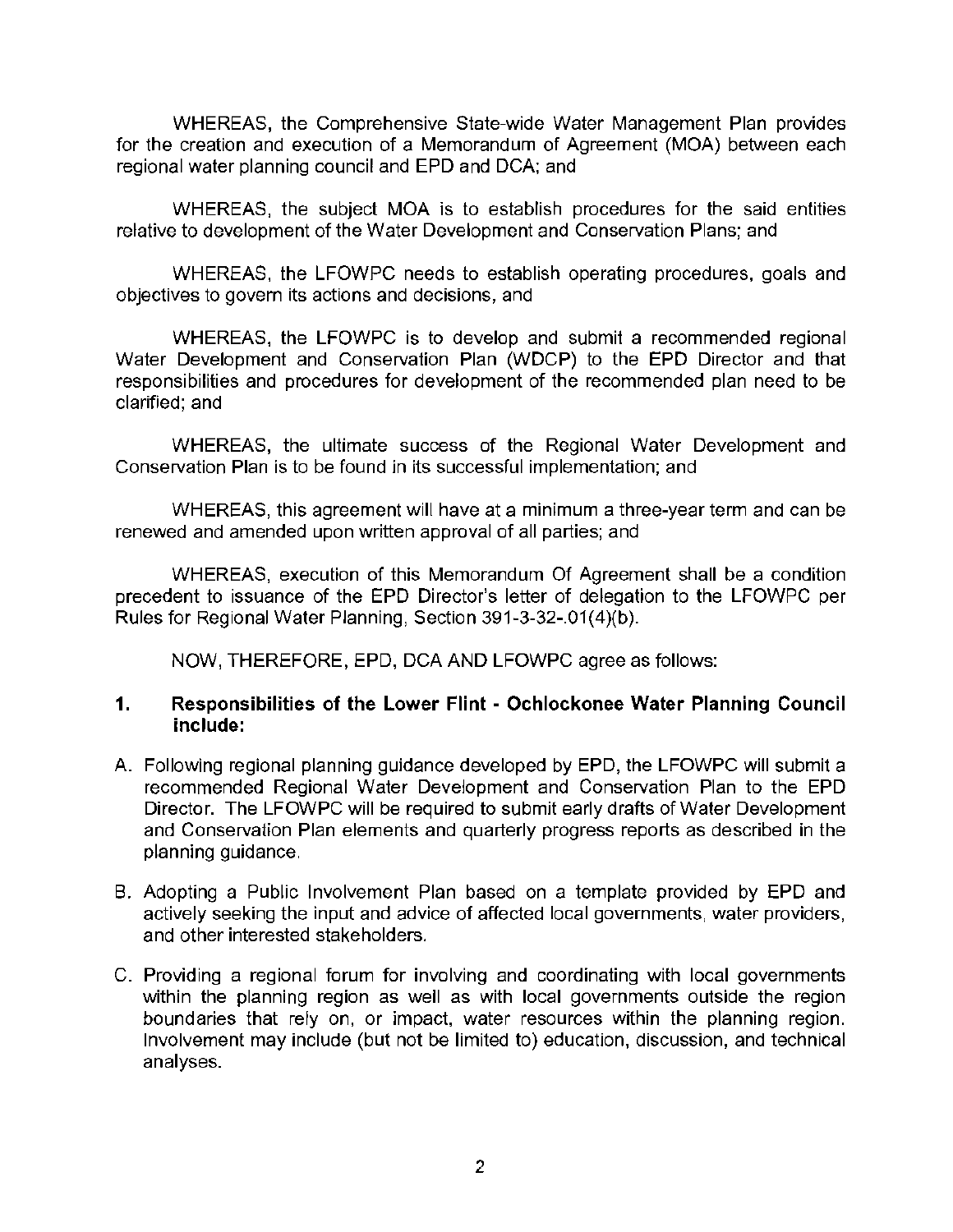- D. Coordinating with adjacent water planning councils and/or water planning councils that share water resources.
- E. Conducting open meetings. A reasonable amount of time must be provided to solicit and collect public comment during the meetings.
- F. Directing the Regional Planning Contractor in establishing meeting schedules and agendas, developing plan content, and identifying and selecting management practices and other key elements of the Regional Water Development and Conservation Plan. The above must be done in accordance with guidance, budget and schedule provided by EPD.
- G. Using data and information provided by EPD and other appropriate sources and in cooperation with on-going statewide water management planning initiatives, prepare a recommended Regional Water Development and Conservation Plan for adoption by the EPD Director. Identify management practices that will be used to ensure that forecasted water resource needs are met.
- H. With support from their Regional Planning Contractor, coordinating with DCA to ensure the Regional Water Development and Conservation Plan is developed in concert with the regional and local government comprehensive planning process; to identify inconsistencies between local government and regional Comprehensive Plans and the Regional Water Development and Conservation Plan; and to recommend a timeline for reconciling any inconsistencies.
- I. Coordinating with EPD to address and respond to comments received during the 45 day public comment period associated with their Water Development and Conservation Plan.
- J. The Operating Procedures and Rules for Meetings of the LFOWPC are shown in Attachment A and adopted as part of this Memorandum of Agreement.

# **2. Responsibilities of EPD include:**

- A. Providing LFOWPC a Regional Planning Contractor who will assist LFOWPC with specifying Operating Procedures that will address at a minimum council leadership, decision-making, meetings, and governance. The Regional Planning Contractor will assist LFOWPC with planning, organizing, preparing, and writing a recommended Regional Water Development and Conservation Plan.
- B. Providing technical and planning guidance documents to assist LFOWPC and their Regional Planning Contractor with the preparation of the Regional Water Development and Conservation Plan.
- C. Providing a template for a Public Involvement Plan that establishes the basic public involvement activities to be undertaken by all regional water planning councils. Basic activities will actively seek the input and advice of affected local governments, water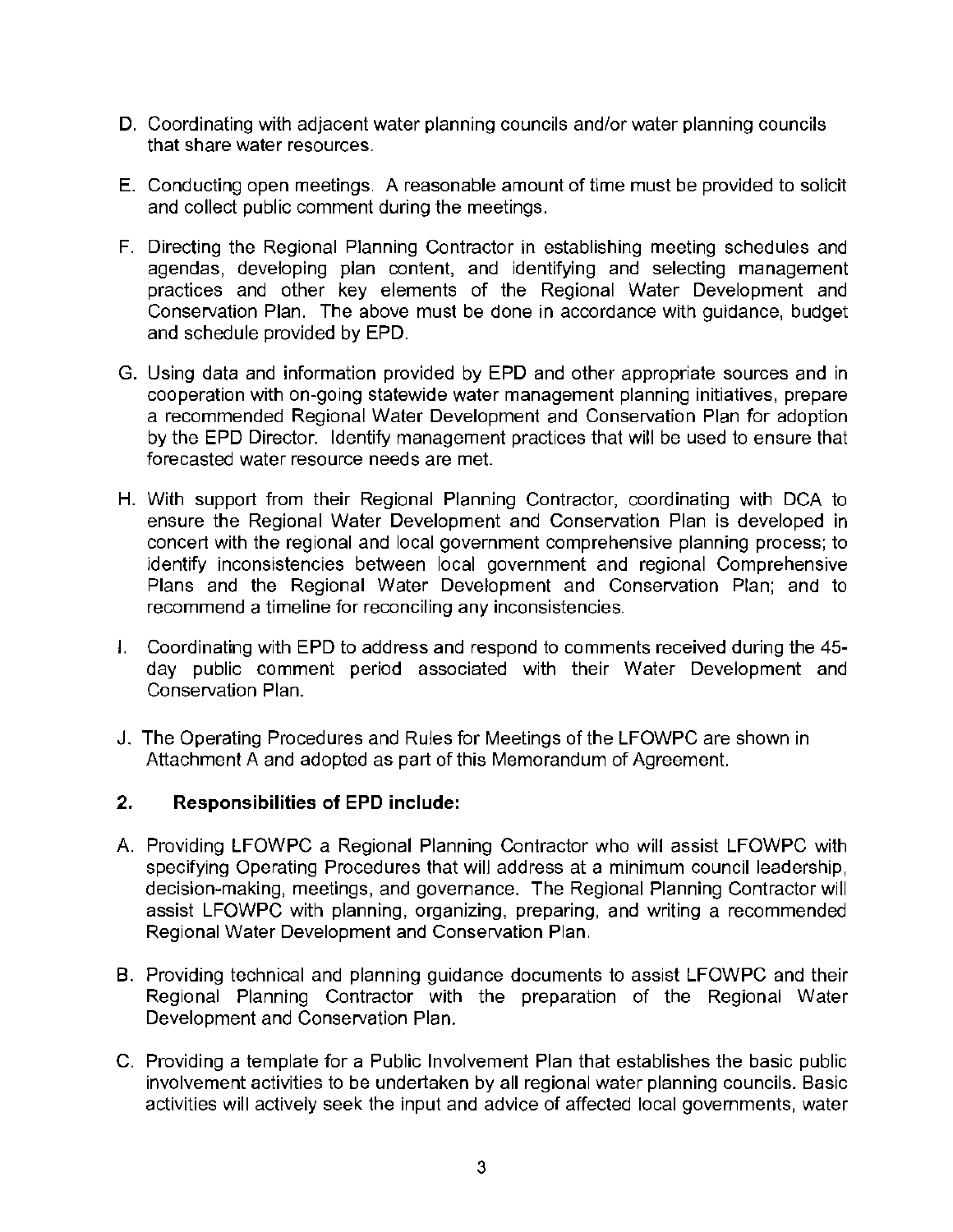providers, and other interested stakeholders. The Public Involvement Plan will **include provisions for an advisory body of elected officials who will provide recommendations and input on regional population, economic and employment forecasts, impacts of fiscal responsibilities, and other data and information required**  for the preparation of the Water Development and Conservation Plan.

- D. Providing LFOWPC and their Regional Planning Contractor with the following types **of information:** 
	- **i. The current sustainable water quantity capacity of the major rivers, streams,**  and lakes, within the LFOWPC (surface water availability assessment)
	- **ii. The current assimilative capacity of the major rivers and streams within the**  LFOWPC (surface water quality assessment).
	- **iii. Determination of the characterization of groundwater resources in the region**  (groundwater quantity and quality assessment).
	- iv. Forecasts of 10-, 20-, 30-, and 40-year population projections
	- v. Employment projections
	- vi. Projected Water Withdrawal
	- **vii. Energy water use**
	- viii. Land surface types and distribution
- E. In cooperation with federal agencies, local governments, and other partners, **continuing to monitor water resources conditions within the LFOWPC to maintain**  and update data and information on the status of the region's waters.
- F. Reviewing drafts of the LFOWPC's Water Development and Conservation Plan to ensure it is consistent with planning guidance to be provided by EPD in accordance with the Comprehensive State-wide Water Management Plan.
- **G. Ensuring coordination of water planning across the boundaries of adjoining water planning regions.**
- H. Providing fiscal oversight and contract management of the Regional Planning Contractor assigned to the LFOWPC.
- I. Consulting with DCA to ensure that the planned implementation of the Water **Development and Conservation Plan is done in concert with the regional and local government comprehensive planning process.**
- J. Providing public notice of the recommended Water Development and Conservation Plan and a comment period of at least forty-five days.
- K. Adopting the LFOWPC's Regional Water Development and Conservation Plan if it is complete and consistent with EPD guidance.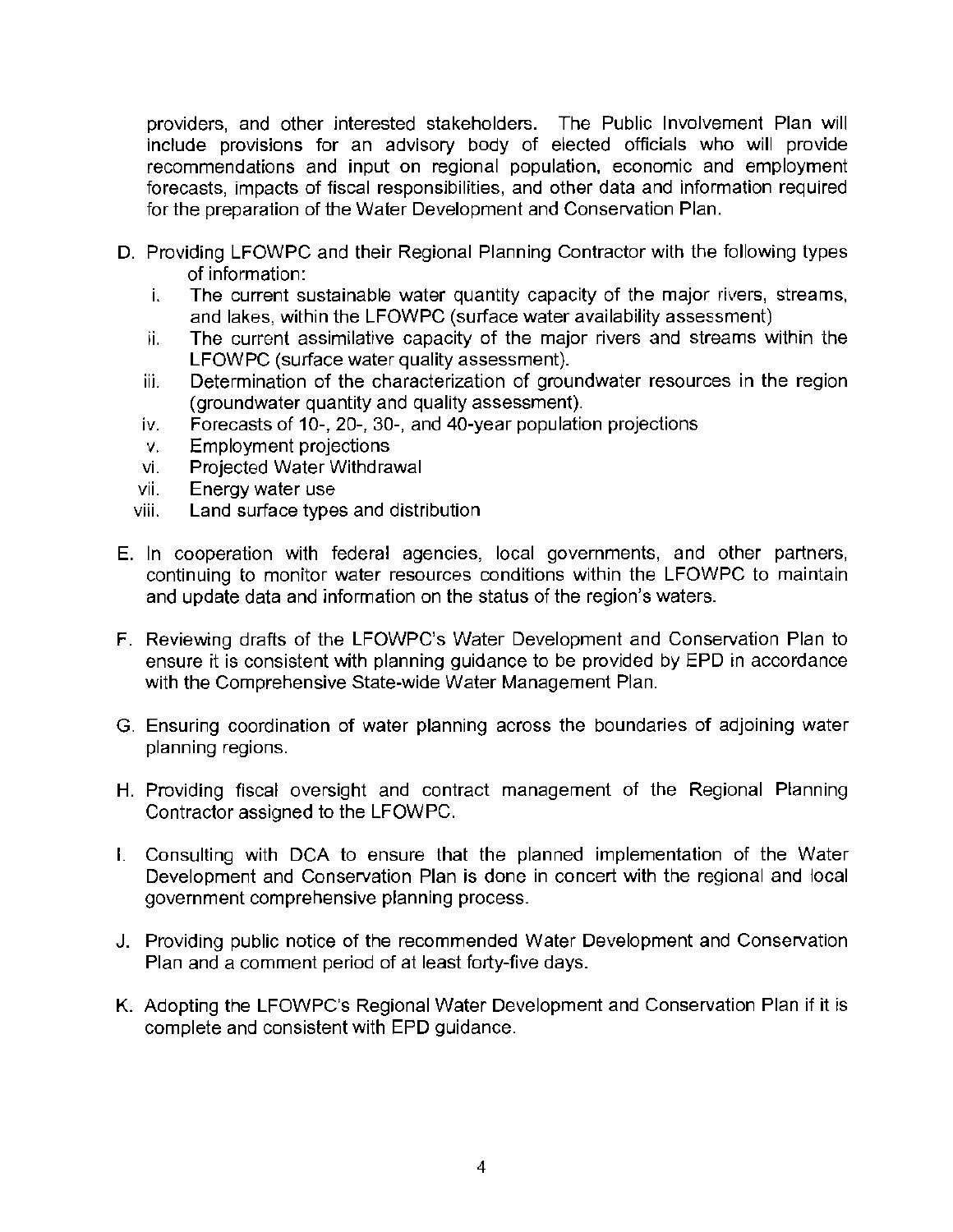## **3. Responsibilities of DCA include:**

- A Upon request of the LFOWPC, in meeting its responsibilities identified in Section 1.H. above, providing guidance to the Councils, on land use planning and existing regulatory tools that will lead to identifying inconsistencies between the local government and Regional Commission Comprehensive Plan(s) and the Regional Water Development and Conservation Plan.
- B. Upon request of the LFOWPC, assist in preparing a timeline, based on priorities established by the Council, in consultation with local governments within its region and DCA, to be used by these local governments, Regional Commissions, and the LFOWPC to establish deadlines by which inconsistencies between the individual local government and Regional Commission Comprehensive Plans and the Regional Water Development and Conservation Plan will be reconciled.
- C. As jointly agreed upon by DCA and the LFOWPC, DCA will revise DCA's local government and regional Comprehensive Planning 'Recertification Schedule' to incorporate the agreed upon deadlines for local government and Regional Commission Comprehensive Plans to be revised, updated, etc. to eliminate identified inconsistencies between these local government and Regional Commission Comprehensive Plans and the Regional Water Development and Conservation Plan.
- D. As local government and Regional Commission Comprehensive Plans are being revised, updated, etc. during the 2009-2011 timeframe, DCA will provide the LFOWPC an opportunity to review and comment on the local or Regional Commission Comprehensive Plan's consistency with the Council's Regional Water Development and Conservation Plan.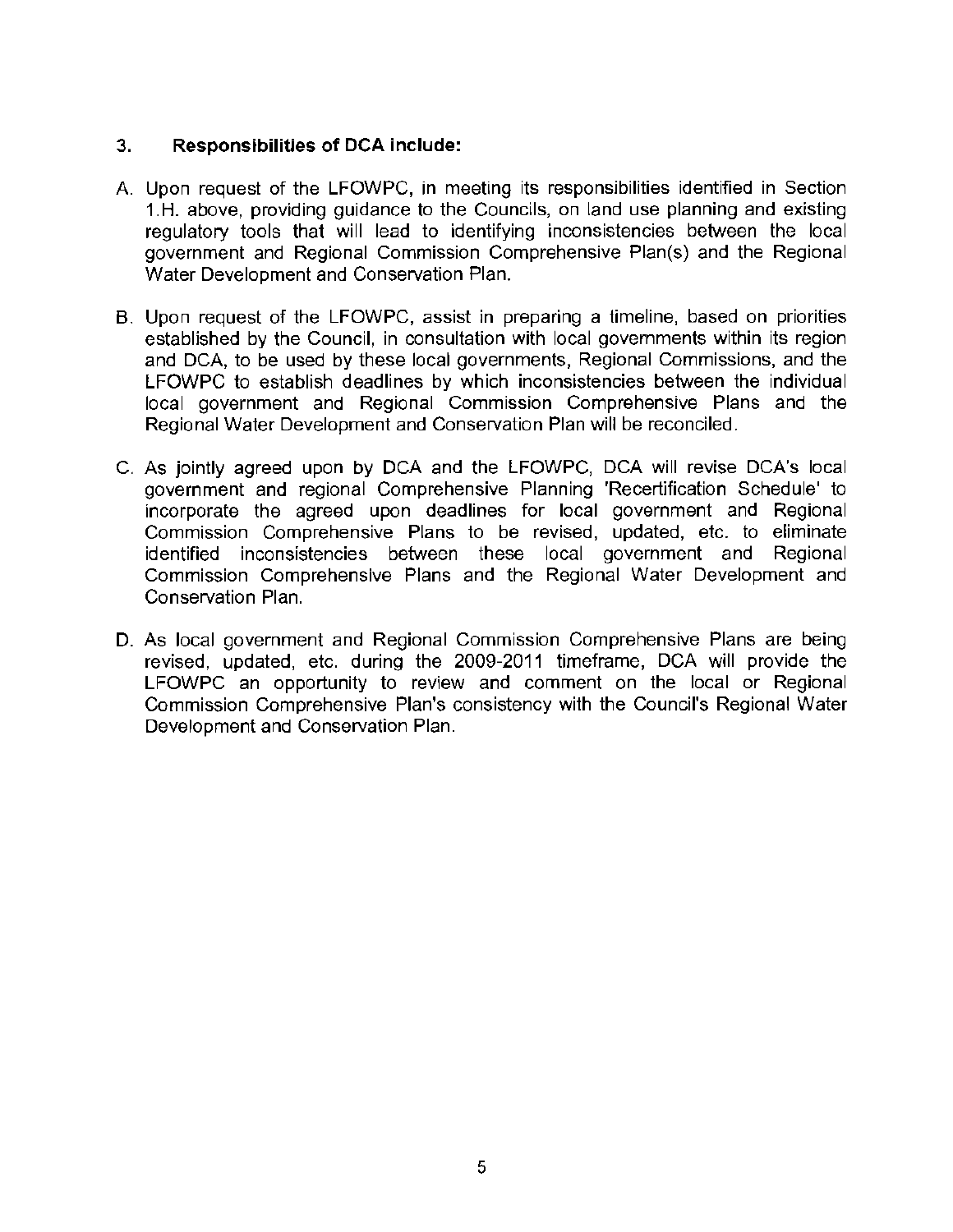IN WITNESS WHEREOF, the parties have hereunto, acting by and through their duly authorized officers and agents, set their hands upon this *J5<sup>+h</sup>, day of <u>September</u>,*<br>2009.

ENVIRONMENTAL PROTECTION DIVISION ENVIRONMENTAL PROTECTION DIVIS<br>BY: <u>Carol A. Couch, Director</u> Carol A. Couch, Director

DEPARTMENT OF COMMUNITY AFFAIRS

BY: Mik Beat

Mike Beatty, Commissioner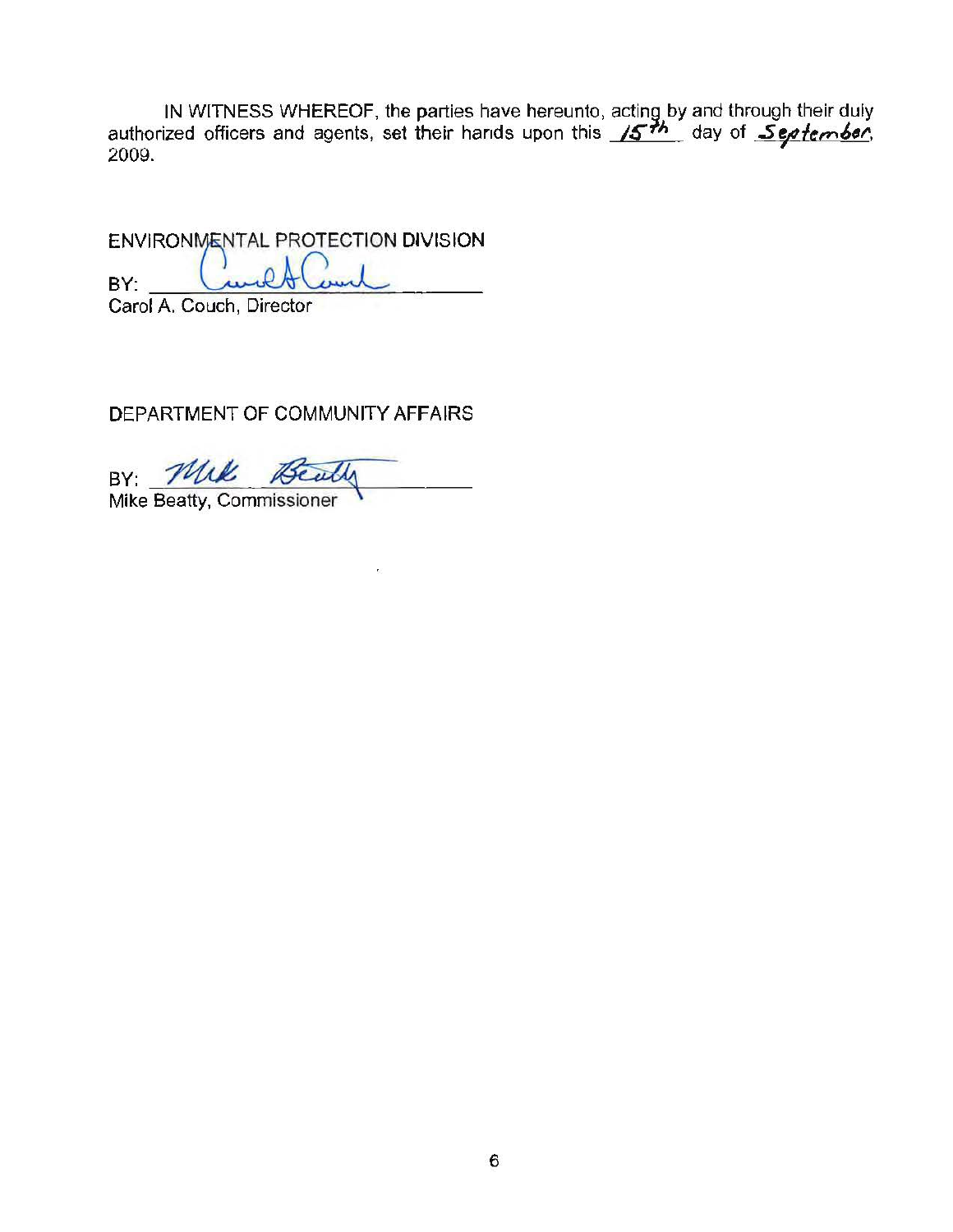## LOWER FLINT-OCHLOCKONEE WATER PLANNING COUNCIL





Member **Member** fleve Member ı Memby Member ⊻lemaber ıber Member

**Member** 

**Member** 

**Member** 

**Member** 

Member

**Member**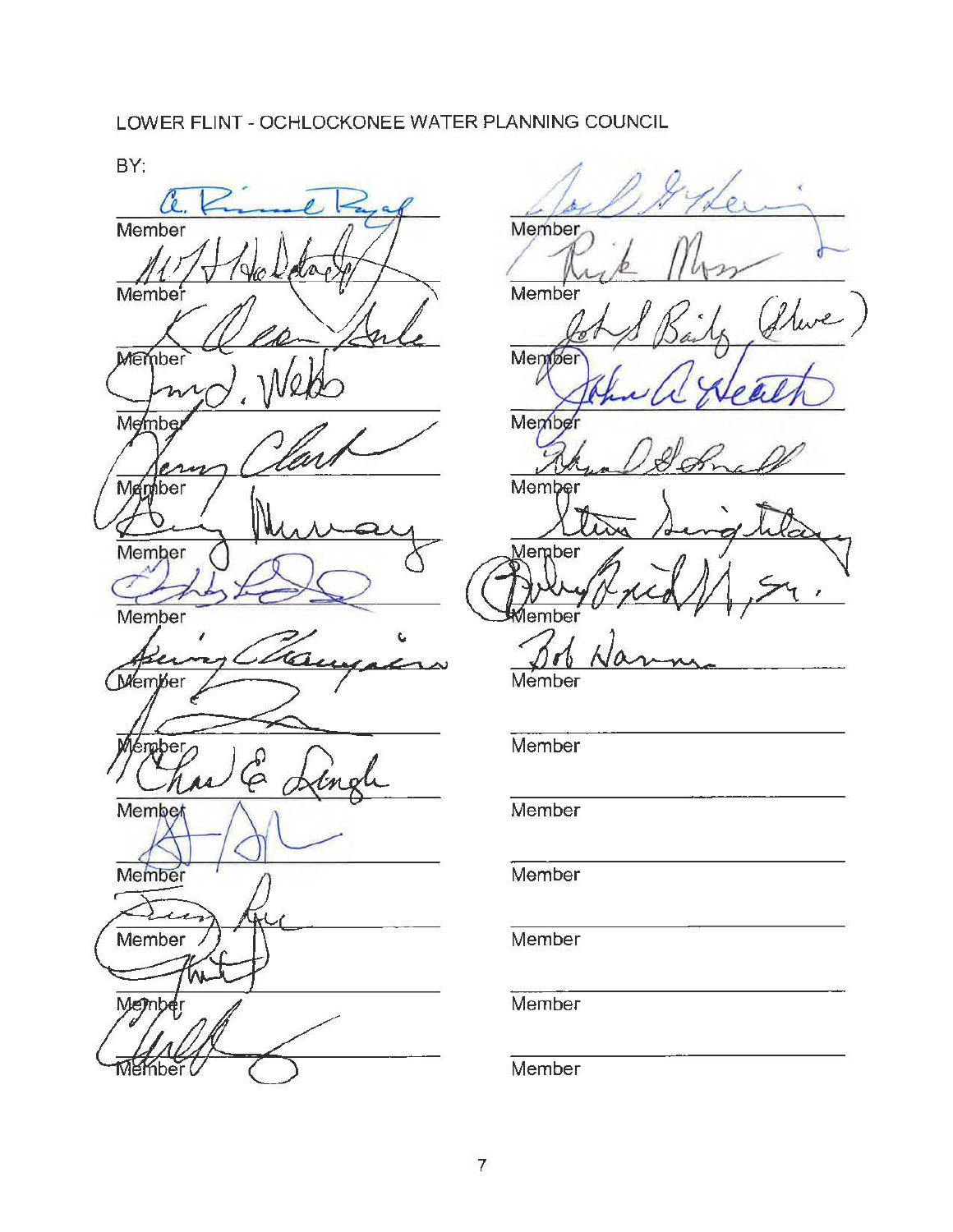#### **ATTACHMENT A**

#### **LOWER FLINT-OCHLOCKONEE WATER PLANNING COUNCIL OPERATING PROCEDURES**

### **I. NAME AND PURPOSE**

The name of this organization shall be the Lower Flint-Ochlockonee Water Planning Council (LFOWPC).

The purpose of the Lower Flint-Ochlockonee Water Planning Council is to prepare a recommended regional Water Development and Conservation Plan that promotes the sustainable use of the water resources of the planning region, through the selection of an array of management practices, that will support the region's and state's economy, protect public health and natural systems, and enhance the quality of life for all citizens. The Water Development and Conservation Plan will identify management practices that will be used to ensure that forecasted water resource needs are met.

### **II. DEFINITIONS**

- Advisory body of local elected officials- Group composed of one representative from each county and city in the water planning region, to provide recommendations and input on regional population, economic and employment forecasts and on other data and information required for preparation of the water development and conservation plan.
- Chair- The individual responsible for presiding at council meetings.
- Consensus Cooperative development of mutually acceptable decisions. A consensus decision is understood to mean that the Lower Flint-Ochlockonee Water Planning Council members present at the meeting have had an opportunity to express their views, understand the decision and, given the efforts made to address different interests, are willing to live with the specified course of action.
- Council members Individuals who have been appointed by the Governor, Lt. Governor, and Speaker to serve on the Lower Flint-Ochlockonee Water Planning Council through the process specified in the Georgia Comprehensive State-wide Water Management Plan.
- EPD- Environmental Protection Division.
- Operating Procedures -The procedures by which the Lower Flint-Ochlockonee Water Planning Council will handle their activities.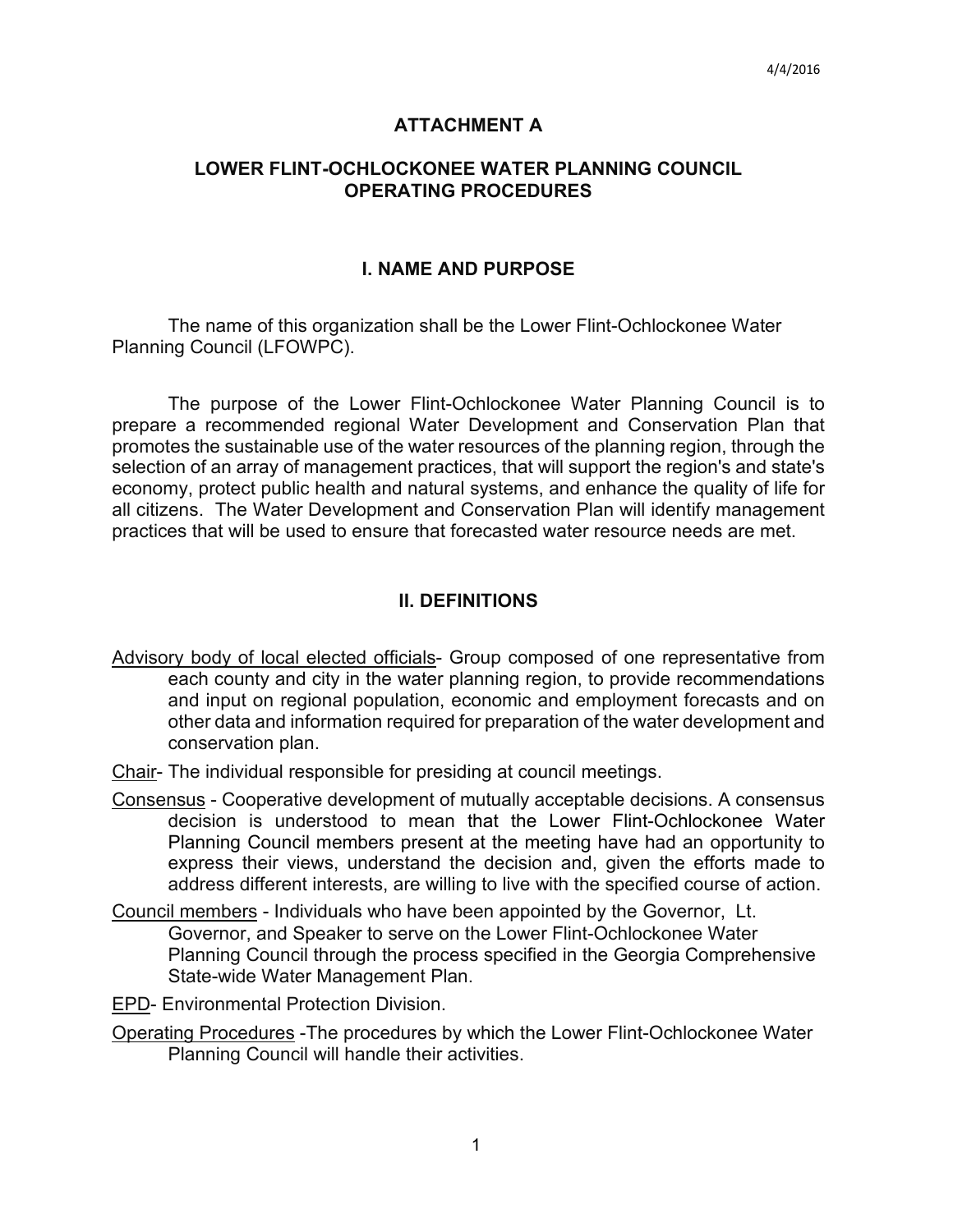- Quorum The minimum number of Council members required to be present at a meeting before any business can be transacted. In the case of the Lower Flint Ochlockonee Water Planning Council, 50 percent plus one of the active Council members shall constitute a quorum. Any Council members who have missed three or more consecutive meetings will not be considered active for purposes of determining a quorum, but will again be considered active during the next Council meeting they attend.
- Regional Planning Contractor EPD provided Contractor who will assist and support the Lower Flint-Ochlockonee Water Planning Council with planning, organizing, preparing, and writing a water development and conservation plan.
- Rules for Meetings The rules guiding Council members during Council meetings and deliberations.
- Two-thirds majority vote Sixty-seven percent or more of the voting Council members present at a meeting.
- Vice-Chair Individual selected by the Council that in the absence of the Chair performs the duties of the Chair.
- Water Council Leadership Chair and Vice Chair.
- Water Planning Regions -Those regions established by the Georgia Comprehensive State-wide Water Management Plan.

### **Ill. COUNCIL MEMBERSHIP**

- Council Members. Individuals that represent interests such as agriculture, forestry, industry, commerce, local governments, water utilities, regional development centers, tourism, recreation and the environment. The Governor appointed thirteen members plus one alternate; the Lieutenant Governor appointed six members plus one alternate and the Speaker of the House appointed six members plus one alternate. The Lieutenant Governor and Speaker also each appointed a non-voting ex officio member from among the membership of the Senate and House.
- Term of Office. Members shall have a three-year term with re-appointment at the pleasure of the initial appointing authority. Ex-officio members appointed by the Lieutenant Governor and Speaker shall serve two-year terms. In the event of a vacancy, the official who made the initial appointment shall appoint a replacement to serve the remainder of the applicable term.

## **IV. COUNCIL LEADERSHIP**

General Powers. The Lower Flint-Ochlockonee Water Planning Council Leadership shall function within existing State laws and regulations and shall follow guidance provided by EPD.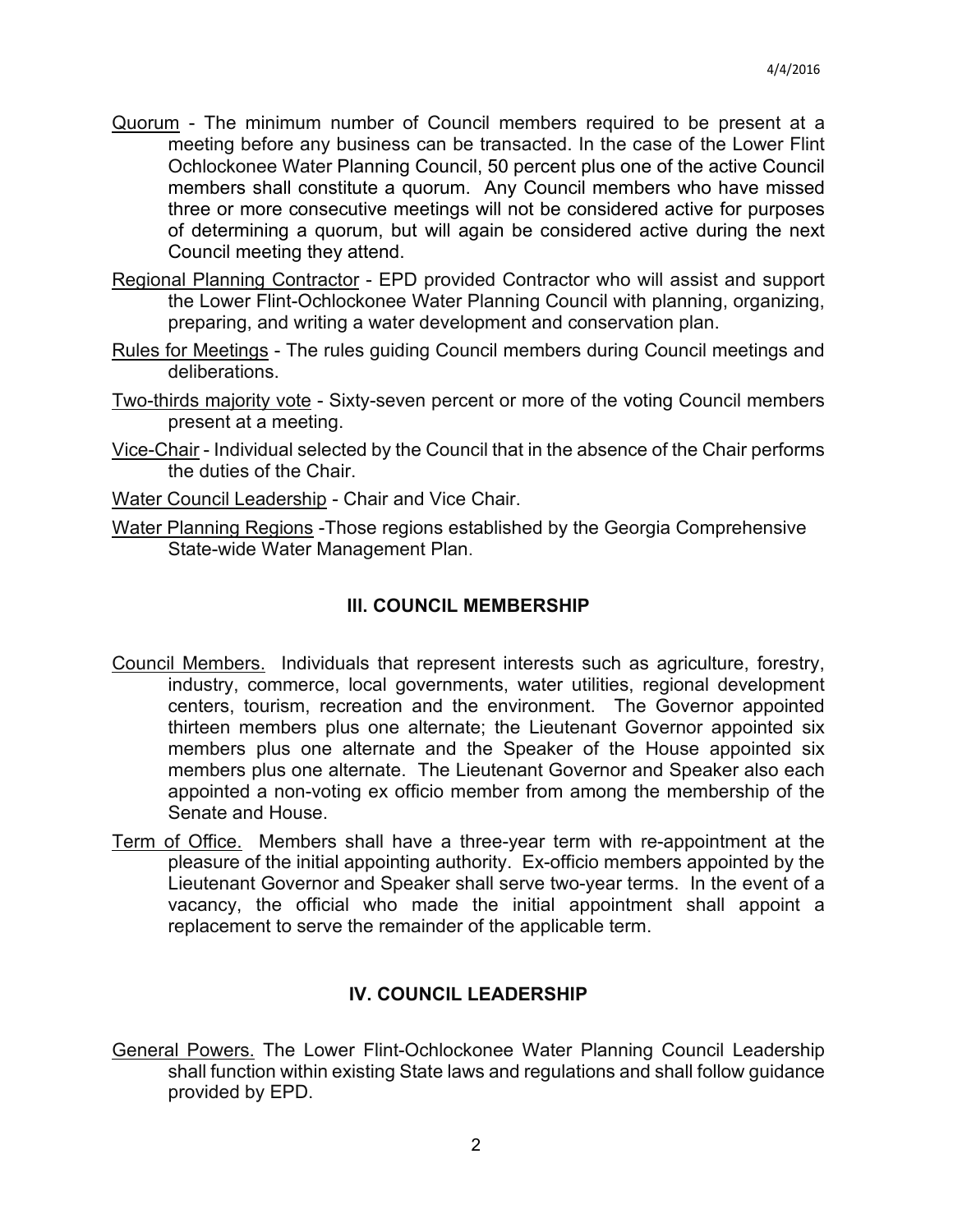- Number and Qualifications. The Lower Flint-Ochlockonee Water Planning Council shall have one Chair and one Vice Chair. The Chair and Vice Chair shall be selected by a simple majority vote of the members present and shall serve until subsequent selections of Chair or Vice Chair are made by the Council.
- The Chair of the Council. The Lower Flint-Ochlockonee Water Planning Council shall select a Chair. The Chair shall preside at all meetings of the Lower Flint Ochlockonee Water Planning Council. The Chair shall work with the Regional Planning Contractor to ensure that all meeting notices are provided in a timely manner. The Chair shall also work with the Regional Planning Contractor to identify the purpose and necessary outcomes for each meeting and ensure that those outcomes are achieved. The Chair shall convey requests of the Council to EPD and DCA.
- The Vice-Chair of the Council. The Lower Flint-Ochlockonee Water Planning Council shall select one Vice Chair. In the absence of the Chair, the Vice Chair shall perform the duties of the Chair. The Vice Chair shall be responsible for reviewing and keeping written copies of meeting summaries and decisions recorded by the Regional Planning Contractor. The Vice-Chair may convey requests of the Council to EPD and DCA.
- Selection of Chair and Vice-Chair. Selection of Council Chair or Vice Chair shall be made by simple majority vote.

# **V. DECISION MAKING**

- Decision-Making. The Lower Flint-Ochlockonee Water Planning Council shall attempt to reach consensus in its decision making, as described in its Rules for Meetings. In the event consensus on a decision cannot be reached in a reasonable time period, the Council will make decisions by a simple majority vote. The Chair, after a reasonable discussion period, may initiate a vote on a decision, unless over ruled by a simple majority (50 percent plus one) of the voting members present at the meeting.
- Participation in decision making. All members of the Lower Flint-Ochlockonee Water Planning Council who are present at a meeting may participate in discussion and efforts to reach consensus. For purposes of voting on Council decisions, each member shall have one vote. Alternate members will be eligible to vote if counted to constitute a quorum. If any alternate members are counted to constitute a quorum, all alternates present at the meeting shall be eligible to vote. Ex-officio members are non-voting members of the Council. Any member can send a designee to a meeting for information purposes only, but that designee will not participate in Council deliberations or voting.
- Non-Represented Interests. Government agencies, individuals, local governments, and other organizations not directly represented by a water planning council member are encouraged to participate during designated public comment periods during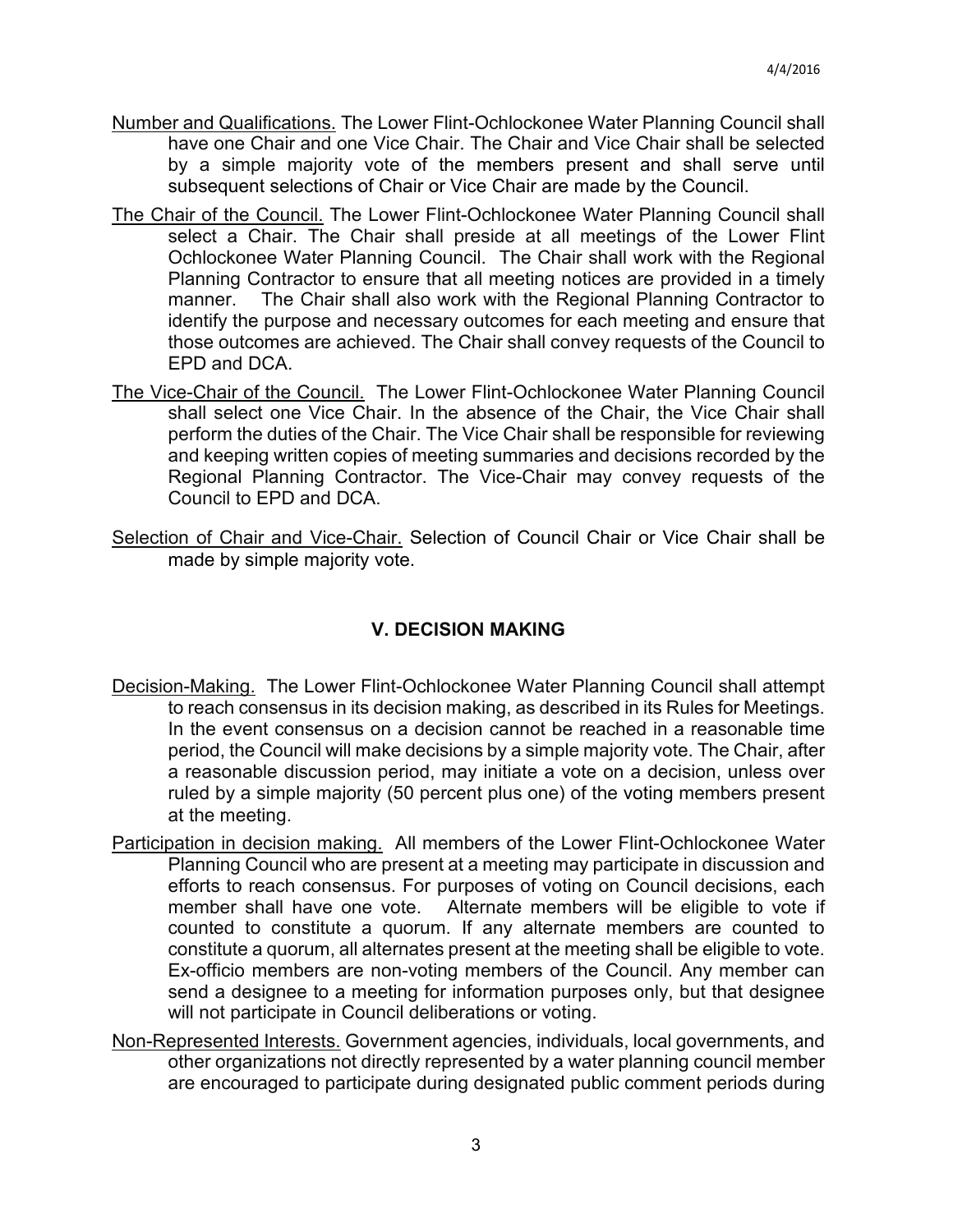Council meetings; however, non-represented interests will not act as voting members of the Lower Flint-Ochlockonee Water Planning Council.

## **VI. MEETINGS AND GOVERNANCE**

- Regular Meetings. Notice of Council meetings must be posted on the Council website and distributed in such a manner so as to allow for public participation. The Lower Flint-Ochlockonee Water Planning Council is encouraged to schedule its regular meetings on days and times that allow for full and diverse participation.
- Other Meetings. Joint meetings with other water planning councils and additional meetings of the Lower Flint-Ochlockonee Georgia Water Planning Council will be held as determined by the Council or EPD. The notice of these meeting must be posted and distributed in such a manner so as to allow for public participation.
- Open Meetings. The Lower Flint-Ochlockonee Water Planning Council shall comply with the Georgia Open Meetings Law (O.C.G.A. § 50-14-1). The Council shall give at least 24-hour notice of any meeting and post the announcement in a public place(s). A meeting agenda or summary of topics shall be published with the notice. The Lower Flint-Ochlockonee Water Planning Council is intended to be a public endeavor, with input from all who want to contribute.
- Meeting summaries. The Regional Planning Contractor working with the Council shall keep accurate meeting summaries and minutes of all Lower Flint-Ochlockonee Water Planning Council meetings. Meeting summaries and minutes shall include sections that summarize discussion items and action items or other format as directed by the Council. Draft meeting summaries and minutes shall be made available to Council Members and the public prior to subsequent meetings. All draft meeting summaries and minutes shall be subject to approval at the subsequent Lower Flint-Ochlockonee Water Planning Council meeting. The final meeting summaries and minutes shall be made available to the public.
- Quorum. A quorum of the Lower Flint-Ochlockonee Water Planning Council shall be present before specifying consensus agreement or voting on any major decisions at each meeting. If a quorum is not present (see definition in Section Ill), a simple majority of the voting members present may adjourn the meeting without further notice.
- Subcommittees. The Lower Flint-Ochlockonee Water Planning Council shall have the ability to establish subcommittees made up of Council members to facilitate dialogue and resolution of issues and conflicts within the water planning region, with adjacent water planning regions, or with water planning regions that rely upon shared resources.
- Presumption of Assent. A member of the Lower Flint-Ochlockonee Water Planning Council who is present at a meeting at which action on any matter is taken shall be presumed to have assented to the action unless the dissent of such Member is recorded by being entered in the summary of the meeting.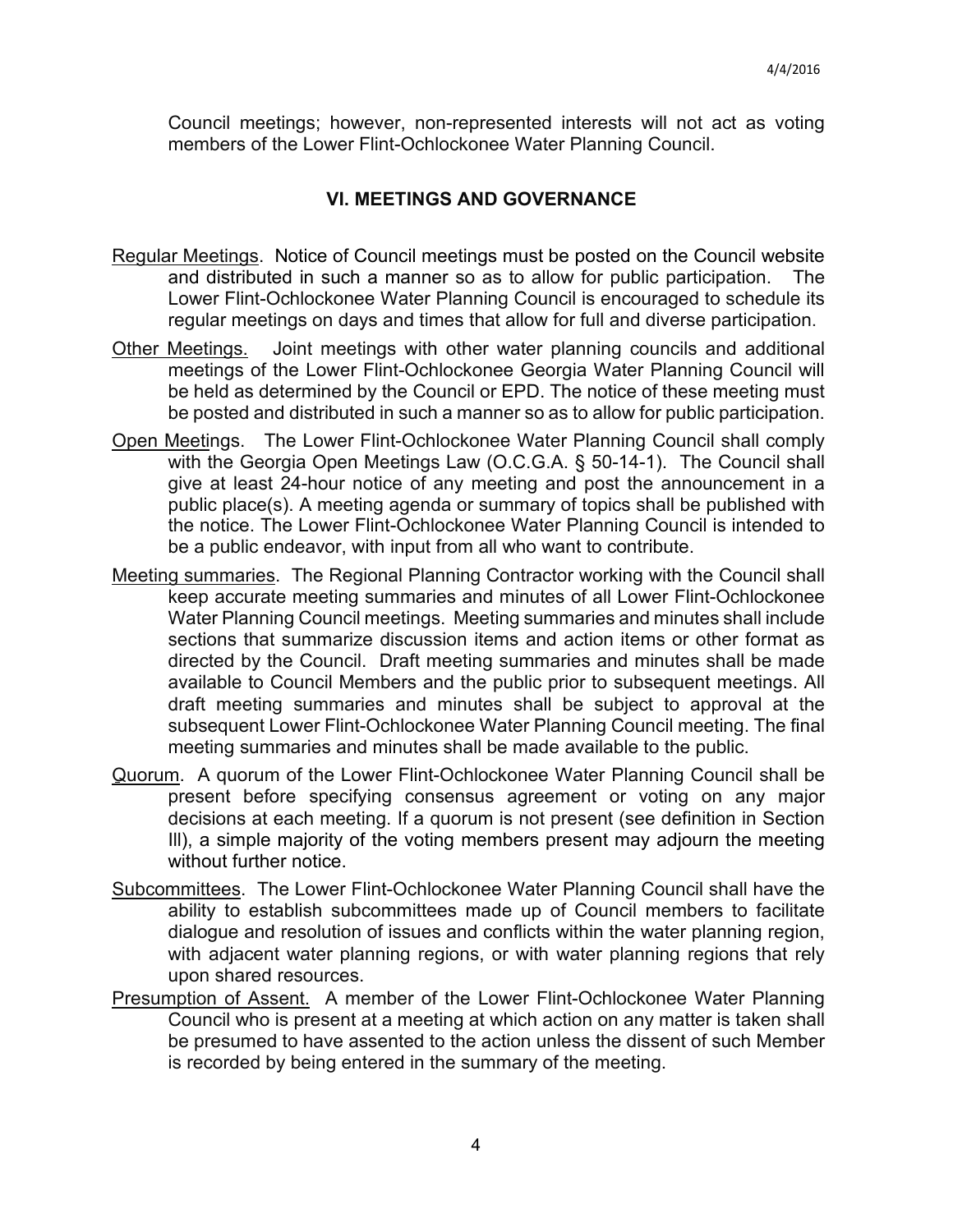- Resignation of Chair. Vice Chair and Members. Any Chair, Vice Chair or Member may resign at any time by submitting a resignation in writing to the Director of EPD, who will notify the appointing officials. Such resignation takes effect from the time of its receipt by State officials unless a date or time is fixed in the resignation, in which case it will take effect from that time. Acceptance of the resignation shall not be required to make it effective.
- Participation by Non-Members. Public participation in the Lower Flint-Ochlockonee Water Planning Council process is encouraged by expressing views and opinions to the Council Members. The Chair may adopt special rules of discussion consistent with the Public Involvement Plan on a case-by-case basis; however, a reasonable amount of time must be provided to solicit and collect public comments during each meeting.
- Rules for Meetings. After EPD review and comment, the Lower Flint-Ochlockonee Water Planning Council will, by simple majority vote, adopt Rules of Meetings based on a template provided by EPD. Once adopted, the Rules for Meetings shall be the regular meeting method of the Council and any subcommittees it establishes.

## **VIII. AMENDMENTS**

These operating procedures and the Council's Rules for Meetings shall be reviewed periodically and as deemed necessary by the Council. After EPD review and comment, the procedures may be altered, amended, or replaced by new operating procedures by simple majority vote of the Lower Flint-Ochlockonee Water Planning Council members. All Members shall have received written notice of any and all proposed changes to the operating procedures at least two weeks prior to the date such changes are to be acted upon.

**Approved: 9/15/2009**

**Amended: 04/04/2016**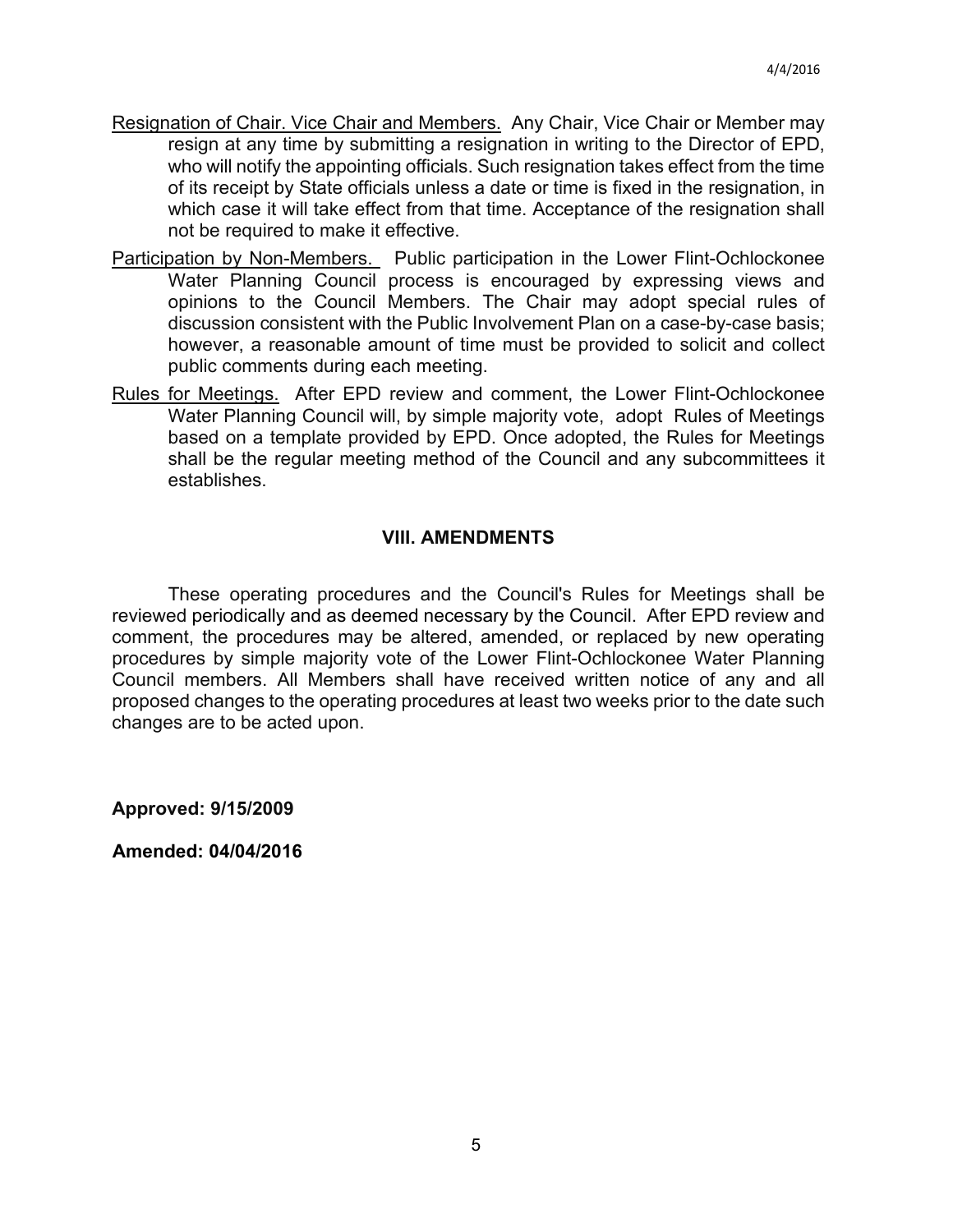## *Rules for Meetings*

### *Rule 1: Purpose of Rules*

A. These rules of conduct specify expectations and meeting processes to guide Water Planning Councils and their members in development of recommended Water Development and Conservation plans. The rules are subordinate to (1) regional water planning guidance provided by EPD, (2) the MOA between the Lower Flint-Ochlockonee Water Planning Council, EPD, and DCA, and (3) the Operating Procedures adopted by the Lower Flint-Ochlockonee Water Planning Council.

### *Rule 2: Meeting Roles*

A. The Chair of the Council will preside at Council meetings. The Chair's responsibilities include working with the Regional Planning Contractor to prepare draft agenda, facilitate Council deliberations, and ensure productive discussion at Council meetings. The Chair will also work with the Regional Planning Contractor to guide the Council through consensus decision-making and voting processes.

B. The Vice Chair of the Council will perform the Chair's duties in that person's absence and will be responsible for reviewing and keeping copies of meeting summaries and decisions recorded by the Regional Planning Contractor.

C. Council members will actively participate in Council deliberations, following guidelines for communications listed below. Any member can offer verbal or written proposals for the group's consideration. Members are responsible for communicating their opinions on proposals under discussion and offering revisions to make proposals more acceptable.

D. Regional Planning Contractors will support the Council indevelopment of the WDCP. Contractors will provide technical resources and neutral facilitators to work with the Chairandassist Councilmembers infindingmutually acceptable solutions.Asspecified in consultation with the Council Chair, planning contractors may facilitate Council meetings, guide consensus decision-making and/or voting processes, and work with members during and outside of meetings to resolve differences. Contractors will also serve as recorders during the meeting and produce meeting summaries for review and approval by the Council.

E. EPDRepresentative.EachCouncil willhave adesignated representativefromEPD who will attend Council meetings as an information resource. The EPD representative will be available to answer questions about the planning process and provide feedback on Council progress to date, asrequested. Finally, the representativecanaccess other resources within EPD to answer technical questions that may arise during Council deliberations.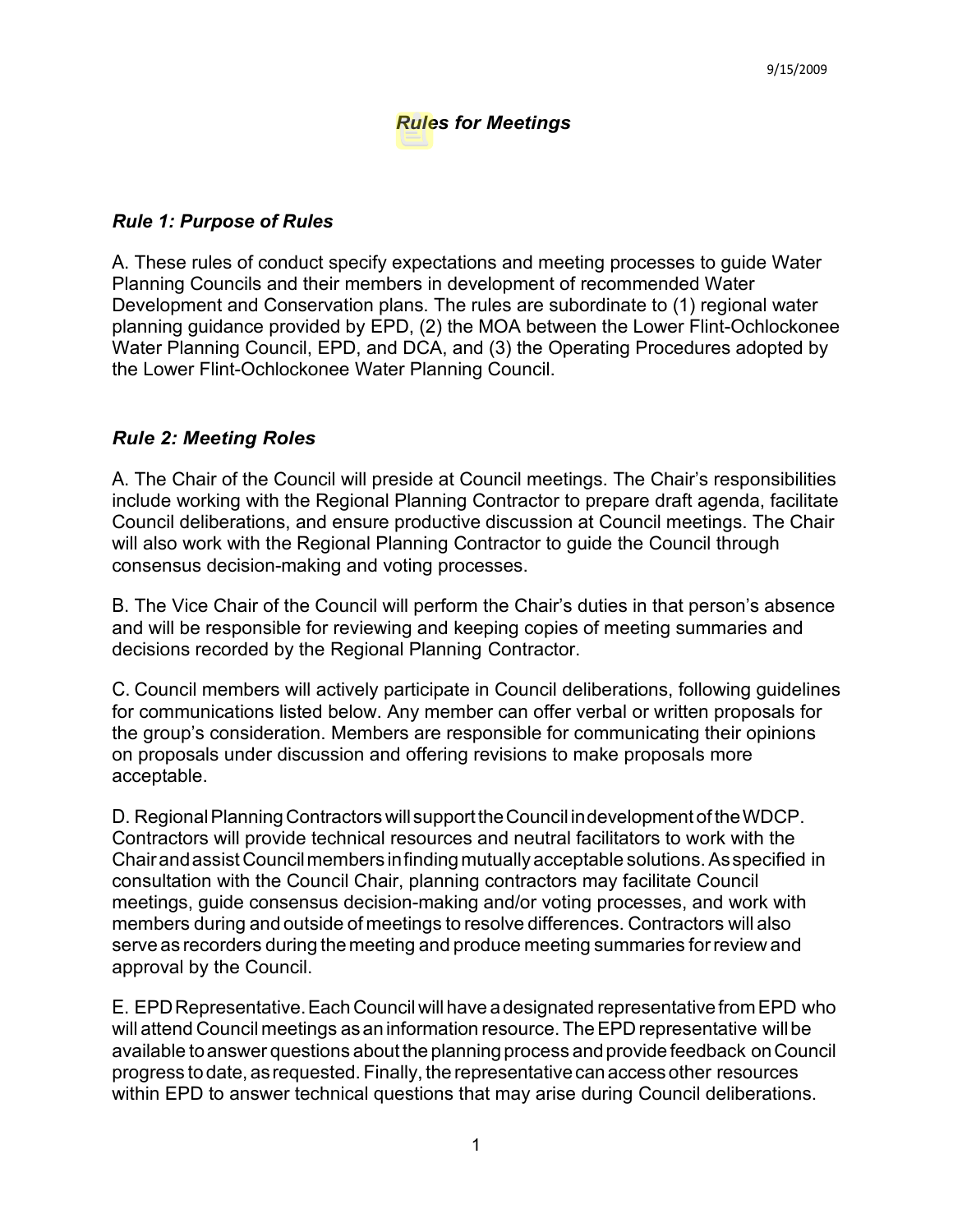### *Rule 3: Communications*

A. Inordertohaveopenand productive discussions, Councilmembers agree tothe following rules and will follow them in Council meetings and other communications regarding Council business:

- 1. One person will speak at a time. Members will refrain from interrupting each otherand from sideconversations thatdistract others from listeningtotheperson speaking.
- 2. Each person will speak for themselves rather than attempting to speak for others at the table.
- 3. Members will strive to listen, be open-minded and maintain a sense of humor.
- 4. Each person will make every effort to stay on track with the agenda and avoid grandstanding or digressions.
- 5. Memberswillseekabetterunderstanding ofdifferentinterestsandperspectives and try to find common ground.
- 6. Members will refrain from personal attacks, statements blaming others for specific actions or outcomes, and aggressive verbal or nonverbal behavior or sarcasm.
- 7. Members will seek to resolve differences and disputes within the Council's planningprocess,withassistancefromtheRegionalPlanningContractor,rather than attempting to use external channels to influence Council deliberations.
- 8. The Chair may speak to the media onbehalf of the Council without prior approval of EPD. If the Chair communicates with the media regarding Council business, the Chair will inform the EPD Director of such communication.

## *Rule 4: Meeting Agenda and Summaries*

A. The Council Chair will work with the Regional Planning Contractor to prepare a draft agenda. Each agenda will state the meeting's purpose and include a checklist of intended results. Meeting agenda will focus onthe elements ofWDCP development specified in the regional planning guidance.

B. Agenda will include thebeginning and end times forthemeeting, discussion topics and action items, and estimated time limits in minutes for each topic.

C. The agenda and any supporting or background material will be distributed in advance of each meeting (electronically or by regular mail). Materials will be delivered in sufficient time for review prior to each meeting.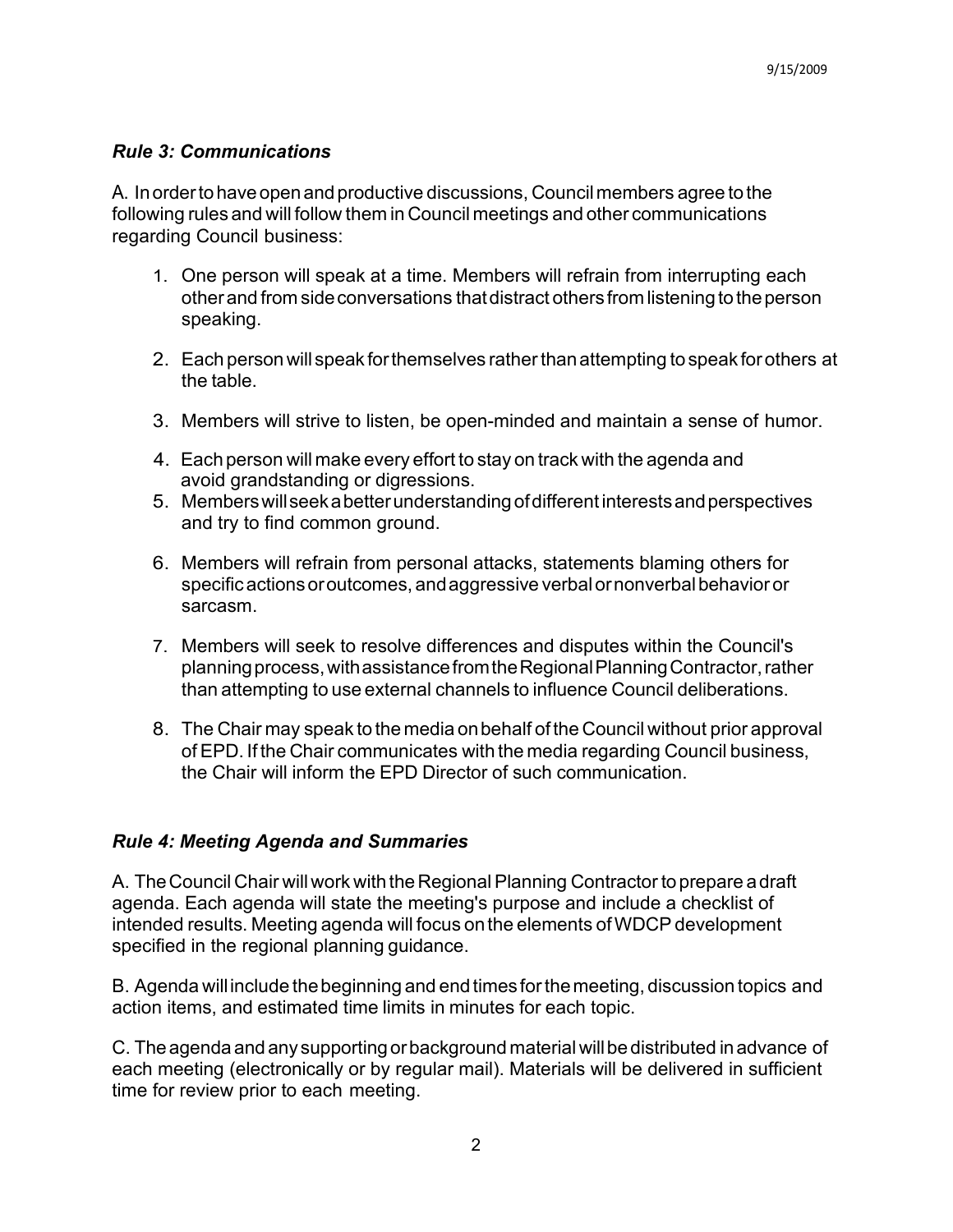D. Members will be given a chance to read and modify the agenda at the beginning of each meeting. Before proceeding, the group will reach agreement on the agenda, including meeting purpose, intended results, and anticipated decision points.

E. The Planning Contractor will produce written summaries of each meeting, documenting all decisions and highlights of the discussion that led to those decisions. Summaries will be distributed to Council members for review before the next meeting.

F. The summary of the previous meeting shall be subject to approval at each meeting.

## *Rule 5: Discussion of Issues*

A. Any item that ison the agenda as approved at the beginning of the meeting may be discussed. A motion or a second is not required. The Chair or Planning Contractor will introduce the item ortopic and, when appropriate, lead theCouncil inopen discussion to identify potential actions or solutions.

B. To assist in developing WDCP content, planning contractors will produce background information and may propose alternatives for Council review and consideration.

C. AnyCouncilmembers maymake verbalorwritten proposals totheCouncil.Written proposals should state the problem or concern to be addressed and then state the proposed solution.

D. Whenever possible, written proposals should be provided to the Chair and Planning Contractor so they can be distributed for review prior to each meeting.

E. All members will be given an opportunity to speak or ask questions. Any member can suggest changes to a proposal, and the proposal can be modified with group agreement.

F. The Chair or the Planning Contractor's facilitator will ensure that pros and cons are discussed and that all points of view are encouraged.

## *Rule 6: Decision Making*

A. After a proposal has been presented, the Chair or the Planning Contractor will lead the Council through open discussion of pros and cons. All members will be given an opportunity to speak at least once on each proposal.

B. After thorough discussion, the Chair or Planning Contractor will re-state the proposal with any modifications made as a result of the discussion. The Chair or Planning Contractor will then test for consensus: *"Who can't live with this agreement or course of action as modified to meet the all of the interests expressed so far?"*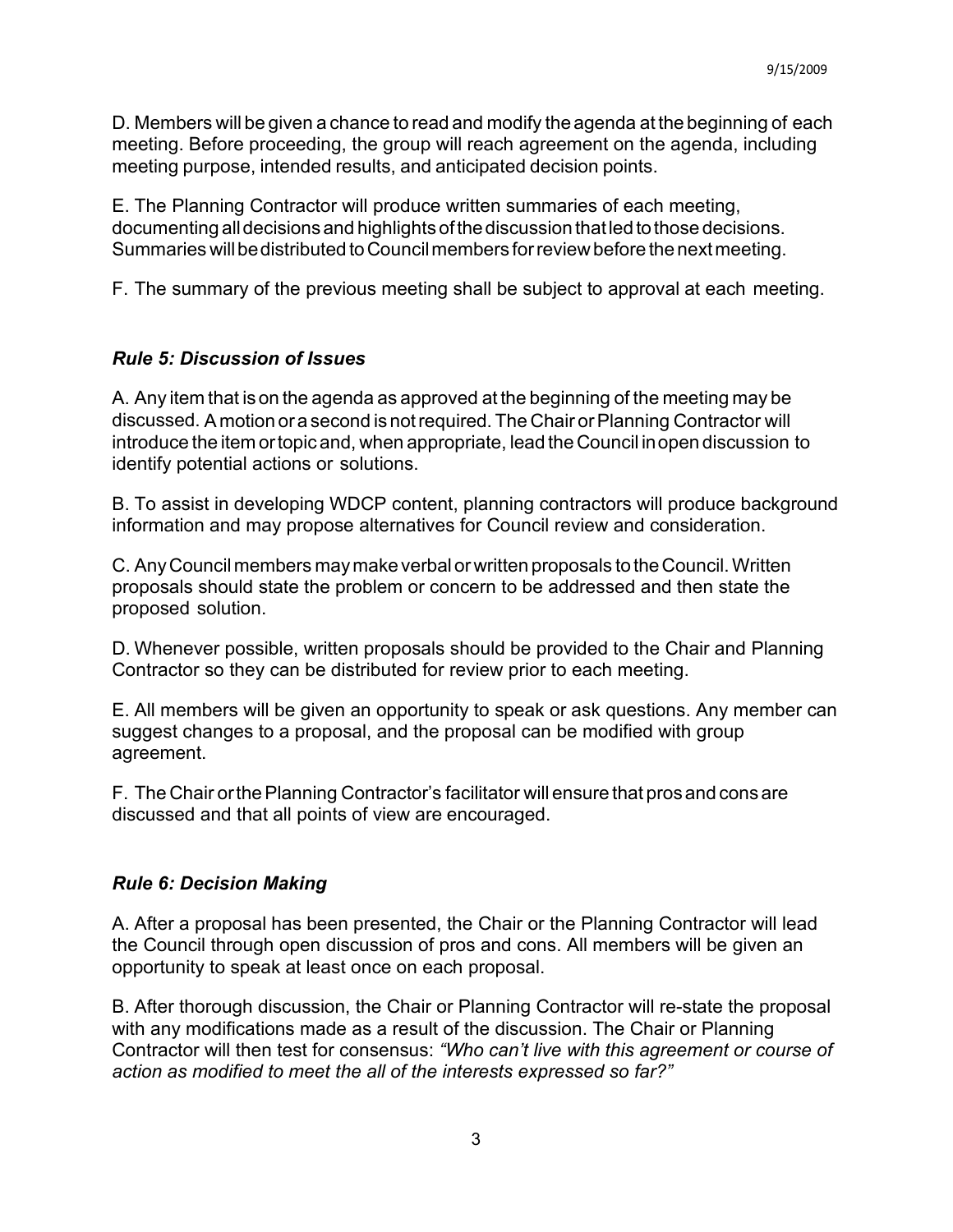C. The Chair or Planning Contractor may ask members to indicate their level of agreement or disagreement.

D. Members who do not agree with a proposal will be asked to offer modifications that are acceptable to them and include the elements that other members have said are necessary for their concurrence: *"What improvements can you suggest that will make it more acceptable to you while continuing to meet the interests of everyone else with a stake in the issue?"*

E. The Chair or Planning Contractor may also offer modifications to meet outstanding interests.

F. Following further discussion, the Chair or Planning Contractor will again test for consensus. If consensus has not been reached after a reasonable discussion period, the Chair or the Planning Contractor may recommend tabling the item to allow the Planning Contractor to work with individual members or a subcommittee to develop an alternate proposal that addresses their concerns.

G.The Chair may, after a reasonable discussion period and effort to address outstanding concerns, call for a vote on the proposal. A simple majority (50 percent plus one of the members present) can over-rule the Chair's call for a vote.

H. If the Chair's call for a vote is over-ruled, the Chair may appoint a sub-committee to revise the proposal or develop an alternate proposal that meets the outstanding concerns.

I.When voting on a proposal, approval by a simple majority is required for its acceptance. Votes may be by show of hands or written ballot. Any member may request a written ballot.

J. All decisions made by consensus and by voting will be recorded in the summary of each meeting.

K. For all decision-making situations not specifically addressed in the rules for meetings, Robert's Rules of Order will be followed.

## *Rule 7: Public Notice and Comment*

A. TheRegional Planning Contractor will advertise Council meetings as specified in the Public Involvement Plan adopted by the Lower Flint-Ochlockonee Water Planning Council.

B. A period for public comment will be provided at each regular Council meeting and will be included in meeting agenda. Written comments will also be accepted at each regular Council meeting. The Council may adopt time limits or other guidelines for public comment as needed.